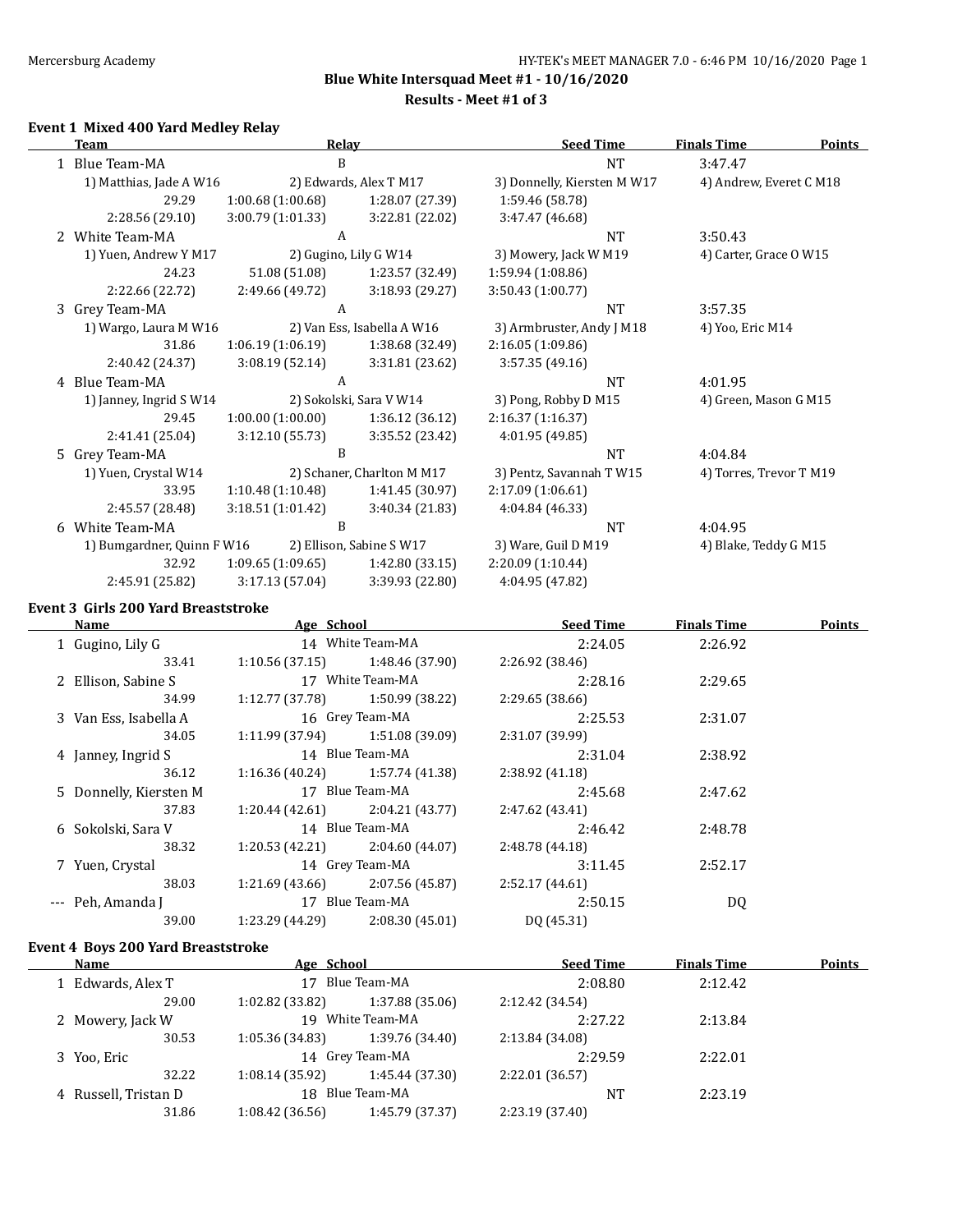#### **Results - Meet #1 of 3**

# **(Event 4 Boys 200 Yard Breaststroke)**

| <b>Name</b>             | Age School      |                  | <b>Seed Time</b> | <b>Finals Time</b> | <b>Points</b> |
|-------------------------|-----------------|------------------|------------------|--------------------|---------------|
| 5 Gantt, Dylan V        |                 | 18 Grey Team-MA  | 2:22.30          | 2:25.88            |               |
| 31.82                   | 1:08.03(36.21)  | 1:46.22 (38.19)  | 2:25.88 (39.66)  |                    |               |
| 6 Herbert, Owain G      |                 | 16 White Team-MA | 2:24.92          | 2:26.29            |               |
| 31.92                   | 1:08.51(36.59)  | 1:46.99 (38.48)  | 2:26.29 (39.30)  |                    |               |
| 7 Green, Mason G        |                 | 15 Blue Team-MA  | 2:32.47          | 2:29.08            |               |
| 32.37                   | 1:09.65 (37.28) | 1:49.14 (39.49)  | 2:29.08 (39.94)  |                    |               |
| 8 Divone, George G      |                 | 17 White Team-MA | 2:38.04          | 2:31.87            |               |
| 33.24                   | 1:11.51(38.27)  | 1:51.30 (39.79)  | 2:31.87 (40.57)  |                    |               |
| 9 Van Ess, Alex G       |                 | 15 White Team-MA | <b>NT</b>        | 2:49.75            |               |
| 37.14                   | 1:20.61 (43.47) | 2:04.34 (43.73)  | 2:49.75 (45.41)  |                    |               |
| 10 Ahrweiler, Nick      |                 | 15 Blue Team-MA  | <b>NT</b>        | 2:57.22            |               |
| 38.66                   | 1:23.72 (45.06) | 2:10.29(46.57)   | 2:57.22 (46.93)  |                    |               |
| --- Bhat, Ved V         |                 | 16 Grey Team-MA  | 3:02.59          | DQ                 |               |
| 39.09                   | 1:24.89 (45.80) | 2:12.69(47.80)   | DO (47.67)       |                    |               |
| --- Schaner, Charlton M |                 | 17 Grey Team-MA  | 2:20.30          | <b>DNF</b>         |               |

#### **Event 5 Girls 1000 Yard Freestyle**

| Name               | Age School       |                  | <b>Seed Time</b> | <b>Finals Time</b> | <b>Points</b> |
|--------------------|------------------|------------------|------------------|--------------------|---------------|
| 1 Gugino, Lily G   |                  | 14 White Team-MA | 10:55.30         | 11:09.29           |               |
| 28.77              | 1:01.19(32.42)   | 1:34.25(33.06)   | 2:07.90 (33.65)  |                    |               |
| 2:41.41 (33.51)    | 3:15.43(34.02)   | 3:49.32 (33.89)  | 4:23.30 (33.98)  |                    |               |
| 4:57.36 (34.06)    | 5:31.46 (34.10)  | 6:05.45(33.99)   | 6:39.64 (34.19)  |                    |               |
| 7:14.07 (34.43)    | 7:48.29 (34.22)  | 8:22.51 (34.22)  | 8:56.41 (33.90)  |                    |               |
| 9:30.45 (34.04)    | 10:04.04 (33.59) | 10:37.31 (33.27) | 11:09.29 (31.98) |                    |               |
| 2 Janney, Ingrid S |                  | 14 Blue Team-MA  | 11:45.01         | 11:27.94           |               |
| 30.25              | 1:02.96 (32.71)  | 1:36.73(33.77)   | 2:10.90 (34.17)  |                    |               |
| 2:45.15 (34.25)    | 3:19.53 (34.38)  | 3:53.95 (34.42)  | 4:28.68 (34.73)  |                    |               |
| 5:03.40 (34.72)    | 5:38.35(34.95)   | 6:13.29(34.94)   | 6:48.27 (34.98)  |                    |               |
| 7:23.30 (35.03)    | 7:58.26 (34.96)  | 8:33.86 (35.60)  | 9:09.10(35.24)   |                    |               |
| 9:44.10(35.00)     | 10:19.18 (35.08) | 10:54.23(35.05)  | 11:27.94 (33.71) |                    |               |
| 3 Wargo, Laura M   |                  | 16 Grey Team-MA  | 12:02.86         | 11:30.41           |               |
| 30.10              | 1:03.44(33.34)   | 1:37.53 (34.09)  | 2:11.77 (34.24)  |                    |               |
| 2:45.60 (33.83)    | 3:19.84 (34.24)  | 3:55.20(35.36)   | 4:30.79 (35.59)  |                    |               |
| 5:05.84 (35.05)    | 5:40.76 (34.92)  | 6:15.83(35.07)   | 6:50.50(34.67)   |                    |               |
| 7:26.21 (35.71)    | 8:02.10 (35.89)  | 8:37.72 (35.62)  | 9:13.09 (35.37)  |                    |               |
| 9:47.69 (34.60)    | 10:22.69 (35.00) | 10:57.93 (35.24) | 11:30.41 (32.48) |                    |               |

#### **Event 6 Boys 1000 Yard Freestyle**

| <b>Name</b>        | Age School      |                  | <b>Seed Time</b> | <b>Finals Time</b> | <b>Points</b> |
|--------------------|-----------------|------------------|------------------|--------------------|---------------|
| 1 Andrew, Everet C | 18              | Blue Team-MA     | 9:21.80          | 9:17.04            |               |
| 24.35              | 51.05 (26.70)   | 1:18.38 (27.33)  | 1:46.02 (27.64)  |                    |               |
| 2:13.81 (27.79)    | 2:41.26 (27.45) | 3:09.06 (27.80)  | 3:37.05 (27.99)  |                    |               |
| 4:05.01(27.96)     | 4:33.32 (28.31) | 5:01.59 (28.27)  | 5:29.73 (28.14)  |                    |               |
| 5:58.12 (28.39)    | 6:26.84(28.72)  | 6:55.50(28.66)   | 7:24.28 (28.78)  |                    |               |
| 7:53.08 (28.80)    | 8:21.97 (28.89) | 8:50.53 (28.56)  | 9:17.04(26.51)   |                    |               |
| 2 Blake, Teddy G   |                 | 15 White Team-MA | 9:39.01          | 9:47.53            |               |
| 25.00              | 53.09 (28.09)   | 1:22.02 (28.93)  | 1:50.88 (28.86)  |                    |               |
| 2:19.92 (29.04)    | 2:49.18(29.26)  | 3:18.52(29.34)   | 3:48.40 (29.88)  |                    |               |
| 4:18.49 (30.09)    | 4:47.78 (29.29) | 5:17.83 (30.05)  | 5:48.23 (30.40)  |                    |               |
| 6:18.31(30.08)     | 6:48.72(30.41)  | 7:19.30 (30.58)  | 7:49.91 (30.61)  |                    |               |
| 8:20.03 (30.12)    | 8:49.65 (29.62) | 9:19.53 (29.88)  | 9:47.53 (28.00)  |                    |               |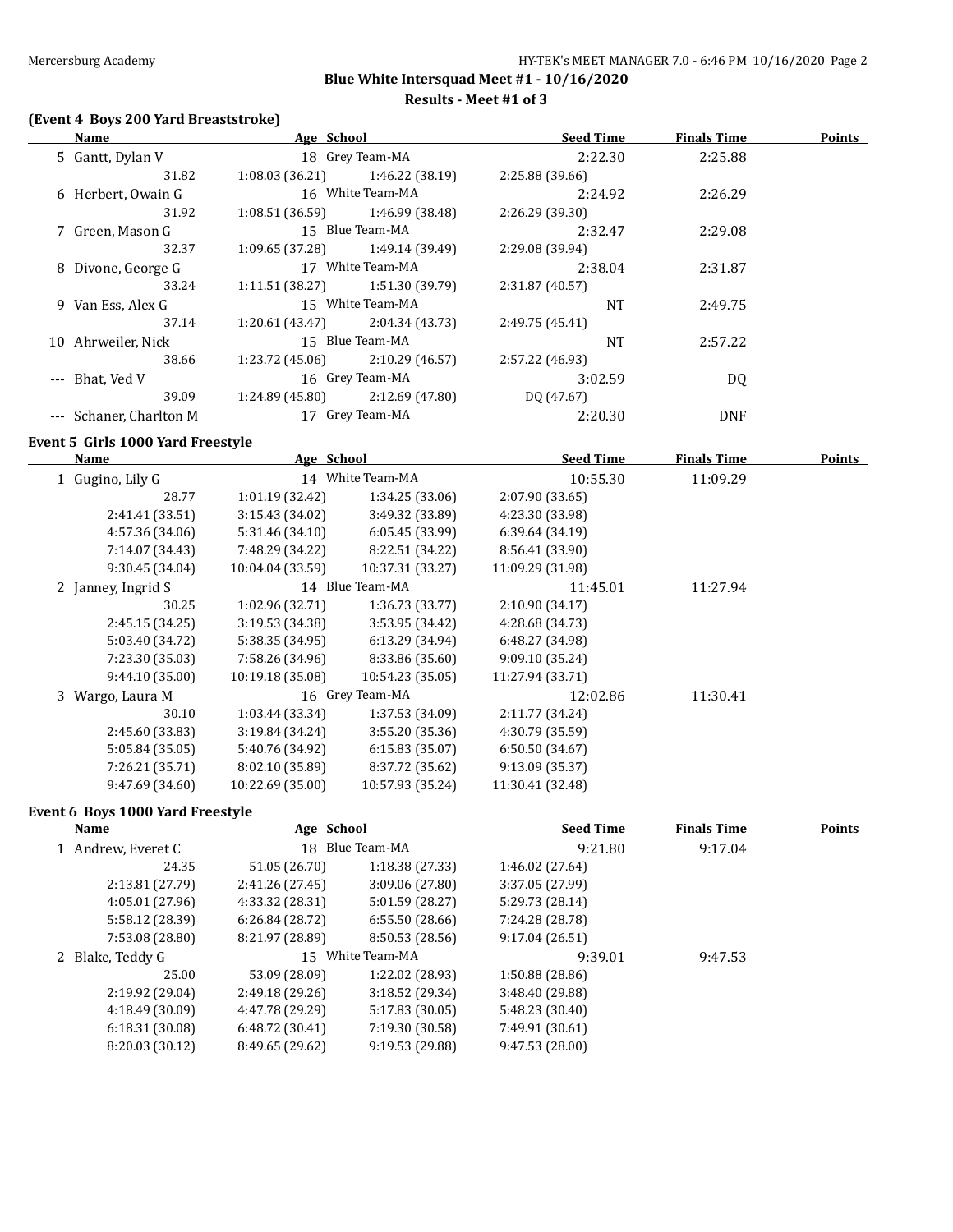**Results - Meet #1 of 3**

### **(Event 6 Boys 1000 Yard Freestyle)**

|    | <b>Name</b>                                   | Age School      |                  | <b>Seed Time</b> | <b>Finals Time</b> | <b>Points</b> |
|----|-----------------------------------------------|-----------------|------------------|------------------|--------------------|---------------|
|    | 3 Simpson, Blake C                            |                 | 19 Blue Team-MA  | 9:15.77          | 9:57.89            |               |
|    | 25.27                                         | 52.69 (27.42)   | 1:20.95 (28.26)  | 1:49.58 (28.63)  |                    |               |
|    | 2:18.97 (29.39)                               | 2:48.90 (29.93) | 3:19.03 (30.13)  | 3:49.46 (30.43)  |                    |               |
|    | 4:19.90 (30.44)                               | 4:49.97 (30.07) | 5:20.56 (30.59)  | 5:51.51 (30.95)  |                    |               |
|    | 6:21.88 (30.37)                               | 6:52.17 (30.29) | 7:23.52 (31.35)  | 7:54.62 (31.10)  |                    |               |
|    | 8:25.34 (30.72)                               | 8:56.08 (30.74) | 9:26.91 (30.83)  | 9:57.89 (30.98)  |                    |               |
|    | 4 Henry, Aidan J                              |                 | 18 Grey Team-MA  | 9:39.53          | 10:11.87           |               |
|    | 25.33                                         | 53.50 (28.17)   | 1:22.67 (29.17)  | 1:52.72 (30.05)  |                    |               |
|    | 2:23.25 (30.53)                               | 2:53.60 (30.35) | 3:24.43 (30.83)  | 3:55.35 (30.92)  |                    |               |
|    | 4:26.84 (31.49)                               | 4:58.35 (31.51) | 5:29.59 (31.24)  | 6:01.34(31.75)   |                    |               |
|    | 6:33.50(32.16)                                | 7:05.22 (31.72) | 7:36.86 (31.64)  | 8:08.60 (31.74)  |                    |               |
|    | 8:40.09 (31.49)                               | 9:11.26(31.17)  | 9:41.89 (30.63)  | 10:11.87 (29.98) |                    |               |
|    | <b>Event 7 Girls 50 Yard Butterfly</b>        |                 |                  |                  |                    |               |
|    | Name                                          | Age School      |                  | <b>Seed Time</b> | <b>Finals Time</b> | <b>Points</b> |
|    | 1 Matthias, Jade A                            |                 | 16 Blue Team-MA  | 27.76            | 26.98              |               |
|    | 2 Donnelly, Kiersten M                        | 17              | Blue Team-MA     | 27.30            | 27.94              |               |
|    | 3 Pentz, Savannah T                           | 15              | Grey Team-MA     | 29.48            | 28.24              |               |
|    | 4 Gugino, Lily G                              | 14              | White Team-MA    | 29.28            | 28.27              |               |
| 5  | Ellison, Sabine S                             | 17              | White Team-MA    | 32.52            | 28.64              |               |
|    | 6 Mitchell, Bryce B                           | 17              | Grey Team-MA     | 29.23            | 29.26              |               |
|    | 7 Van Ess, Isabella A                         | 16              | Grey Team-MA     | 31.30            | 29.34              |               |
| 8  | Wargo, Laura M                                | 16              | Grey Team-MA     | 29.69            | 29.74              |               |
| 9  | Lewis, Isabel A                               | 17              | White Team-MA    | 29.60            | 30.40              |               |
|    | 10 Yuen, Crystal                              | 14              | Grey Team-MA     | 35.15            | 31.00              |               |
|    | 11 Bumgardner, Quinn F                        | 16              | White Team-MA    | 28.90            | 31.06              |               |
|    | 12 Carter, Grace O                            | 15              | White Team-MA    | 33.82            | 32.14              |               |
|    | $*13$ Wu, Amy P                               | 16              | Blue Team-MA     | <b>NT</b>        | 32.42              |               |
|    | *13 Sokolski, Sara V                          |                 | 14 Blue Team-MA  | <b>NT</b>        | 32.42              |               |
|    |                                               |                 |                  |                  |                    |               |
|    | <b>Event 8 Boys 50 Yard Butterfly</b><br>Name | Age School      |                  | <b>Seed Time</b> | <b>Finals Time</b> | <b>Points</b> |
|    |                                               |                 | 19 White Team-MA |                  |                    |               |
|    | 1 Mowery, Jack W                              |                 | Blue Team-MA     | 22.59            | 23.03              |               |
|    | 2 Andrew, Everet C                            | 18              |                  | 29.56            | 23.26              |               |
|    | 3 Armbruster, Andy J                          | 18              | Grey Team-MA     | 24.75            | 23.67              |               |
|    | 4 Yuen, Andrew Y                              | 17              | White Team-MA    | 30.05            | 23.75              |               |
|    | 5 Torres, Trevor T                            | 19              | Grey Team-MA     | 27.26            | 24.18              |               |
| b  | Green, Mason G                                | 15              | Blue Team-MA     | 27.91            | 24.57              |               |
| 7  | Russell, Tristan D                            | 18              | Blue Team-MA     | 25.08            | 24.74              |               |
| 8  | Ware, Guil D                                  | 19              | White Team-MA    | 31.69            | 25.18              |               |
| 9  | Henry, Aidan J                                | 18              | Grey Team-MA     | 24.16            | 25.24              |               |
| 10 | Pong, Robby D                                 | 15              | Blue Team-MA     | 28.75            | 25.28              |               |
| 11 | Bayer, Clark C                                | 17              | Blue Team-MA     | 30.89            | 25.70              |               |
| 12 | Thompson, Jake F                              | 15              | Grey Team-MA     | <b>NT</b>        | 26.08              |               |
| 13 | Divone, George G                              | 17              | White Team-MA    | 27.93            | 26.49              |               |
|    | 14 Gantt, Dylan V                             | 18              | Grey Team-MA     | 29.35            | 26.58              |               |
| 15 | Schaner, Charlton M                           | 17              | Grey Team-MA     | 26.06            | 27.08              |               |
|    | 16 Brown, Bryce D                             | 15              | White Team-MA    | NT               | 32.73              |               |
| 17 | Van Ess, Alex G                               | 15              | White Team-MA    | NT               | 33.74              |               |
|    |                                               |                 |                  |                  |                    |               |
| 18 | Ahrweiler, Nick                               | 15              | Blue Team-MA     | <b>NT</b>        | 34.56              |               |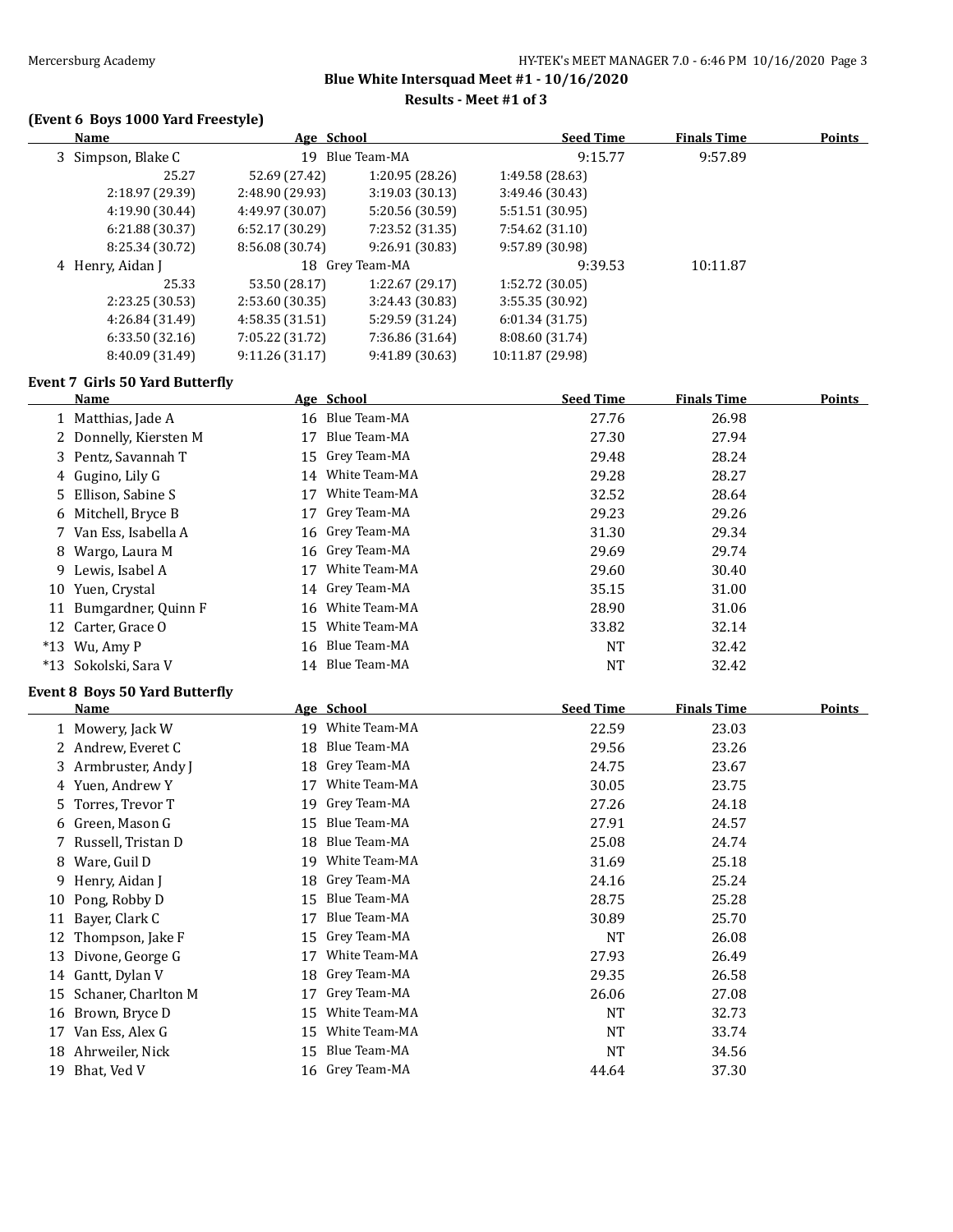#### **Results - Meet #1 of 3**

#### **Event 9 Girls 100 Yard Freestyle**

| Name                   | Age School       | <b>Seed Time</b> | <b>Finals Time</b> | <b>Points</b> |
|------------------------|------------------|------------------|--------------------|---------------|
| 1 Matthias, Jade A     | 16 Blue Team-MA  | 54.05            | 55.40              |               |
| 26.19                  | 55.40 (29.21)    |                  |                    |               |
| 2 Van Ess, Isabella A  | 16 Grey Team-MA  | 2:25.53          | 57.60              |               |
| 27.47                  | 57.60 (30.13)    |                  |                    |               |
| 3 Mitchell, Bryce B    | 17 Grey Team-MA  | 55.74            | 58.65              |               |
| 27.90                  | 58.65 (30.75)    |                  |                    |               |
| 4 Yuen, Crystal        | 14 Grey Team-MA  | 1:06.48          | 58.97              |               |
| 28.51                  | 58.97 (30.46)    |                  |                    |               |
| 5 Pentz, Savannah T    | 15 Grey Team-MA  | 56.93            | 59.01              |               |
| 28.11                  | 59.01 (30.90)    |                  |                    |               |
| 6 Lewis, Isabel A      | 17 White Team-MA | 58.91            | 1:01.04            |               |
| 29.24                  | 1:01.04(31.80)   |                  |                    |               |
| 7 Carter, Grace O      | 15 White Team-MA | 1:00.04          | 1:01.97            |               |
| 30.07                  | 1:01.97(31.90)   |                  |                    |               |
| 8 Peh, Amanda J        | 17 Blue Team-MA  | 59.52            | 1:02.81            |               |
| 29.65                  | 1:02.81(33.16)   |                  |                    |               |
| 9 Sokolski, Sara V     | 14 Blue Team-MA  | NT               | 1:05.52            |               |
| 31.54                  | 1:05.52(33.98)   |                  |                    |               |
| 10 Bumgardner, Quinn F | 16 White Team-MA | 58.09            | 1:07.38            |               |
| 32.34                  | 1:07.38(35.04)   |                  |                    |               |
| 11 Wu, Amy P           | 16 Blue Team-MA  | 1:13.73          | 1:15.14            |               |
| 37.40                  | 1:15.14(37.74)   |                  |                    |               |
|                        |                  |                  |                    |               |

#### **Event 10 Boys 100 Yard Freestyle**

| Name                 | Age School       | <b>Seed Time</b> | <b>Finals Time</b> | <b>Points</b> |
|----------------------|------------------|------------------|--------------------|---------------|
| 1 Andrew, Everet C   | 18 Blue Team-MA  | 46.53            | 45.44              |               |
| 22.03                | 45.44 (23.41)    |                  |                    |               |
| 2 Torres, Trevor T   | 19 Grey Team-MA  | 44.90            | 46.10              |               |
| 22.45                | 46.10 (23.65)    |                  |                    |               |
| 3 Mowery, Jack W     | 19 White Team-MA | 45.69            | 46.25              |               |
| 22.31                | 46.25 (23.94)    |                  |                    |               |
| 4 Yuen, Andrew Y     | 17 White Team-MA | 47.37            | 46.85              |               |
| 22.62                | 46.85 (24.23)    |                  |                    |               |
| 5 Armbruster, Andy J | 18 Grey Team-MA  | 48.15            | 49.56              |               |
| 23.73                | 49.56 (25.83)    |                  |                    |               |
| 6 Green, Mason G     | 15 Blue Team-MA  | 49.13            | 49.58              |               |
| 23.78                | 49.58 (25.80)    |                  |                    |               |
| 7 Blake, Teddy G     | 15 White Team-MA | 49.24            | 49.59              |               |
| 24.17                | 49.59 (25.42)    |                  |                    |               |
| 8 Yoo, Eric          | 14 Grey Team-MA  | 48.90            | 50.11              |               |
| 24.31                | 50.11 (25.80)    |                  |                    |               |
| 9 Ware, Guil D       | 19 White Team-MA | 47.83            | 50.66              |               |
| 24.25                | 50.66 (26.41)    |                  |                    |               |
| 10 Gantt, Dylan V    | 18 Grey Team-MA  | 50.74            | 51.48              |               |
| 24.46                | 51.48 (27.02)    |                  |                    |               |
| 11 Thompson, Jake F  | 15 Grey Team-MA  | 52.92            | 51.67              |               |
| 25.36                | 51.67 (26.31)    |                  |                    |               |
| 12 Simpson, Blake C  | 19 Blue Team-MA  | 49.30            | 51.73              |               |
| 24.86                | 51.73 (26.87)    |                  |                    |               |
| 13 Henry, Aidan J    | 18 Grey Team-MA  | 48.03            | 51.92              |               |
| 24.61                | 51.92 (27.31)    |                  |                    |               |
| 14 Bayer, Clark C    | 17 Blue Team-MA  | 48.28            | 52.00              |               |
| 24.32                | 52.00 (27.68)    |                  |                    |               |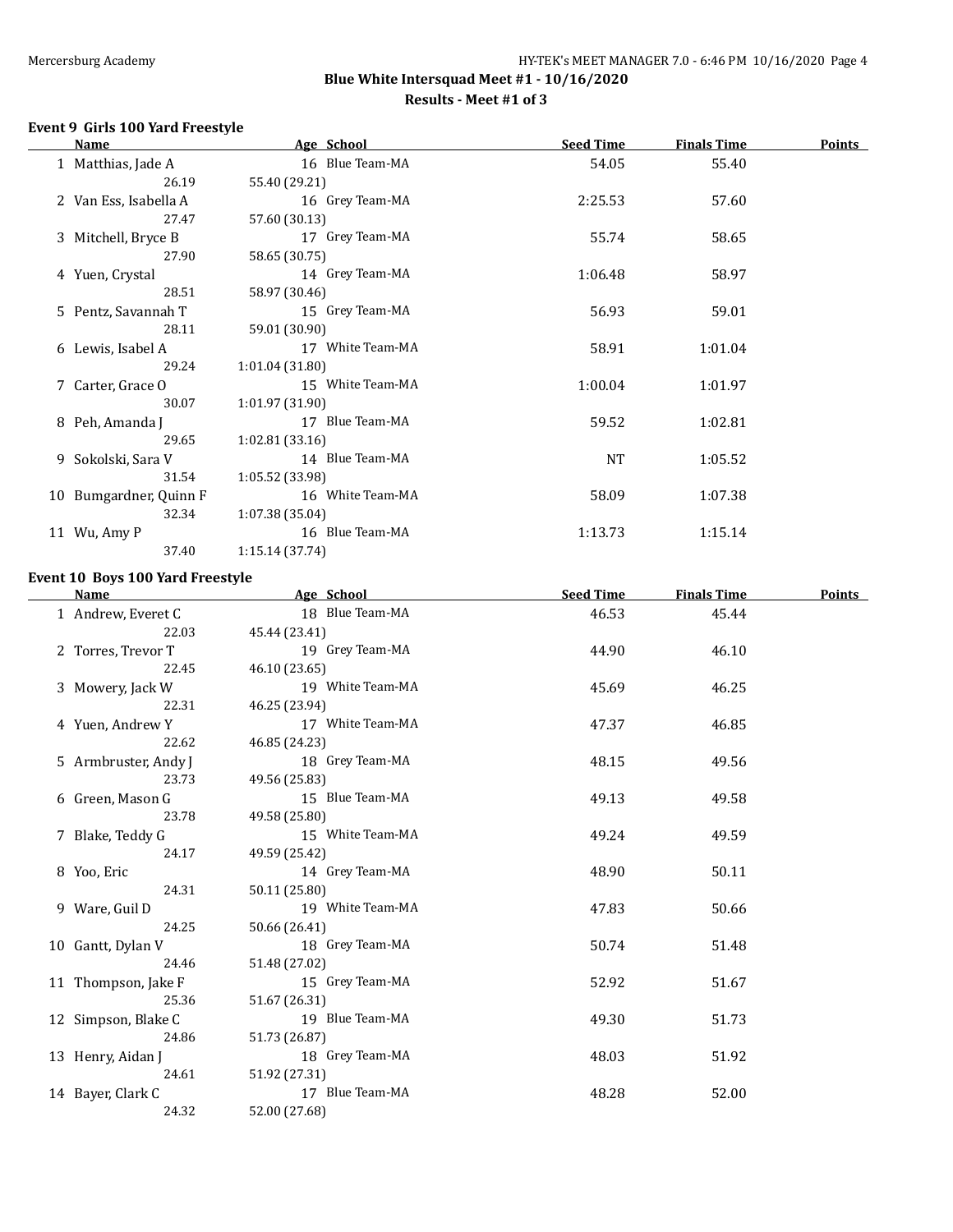#### **Results - Meet #1 of 3**

# **(Event 10 Boys 100 Yard Freestyle)**

|     | Name                | Age School       | <b>Seed Time</b> | <b>Finals Time</b> | <b>Points</b> |
|-----|---------------------|------------------|------------------|--------------------|---------------|
|     | 15 Divone, George G | 17 White Team-MA | 53.00            | 52.37              |               |
|     | 25.55               | 52.37 (26.82)    |                  |                    |               |
|     | 16 Edwards, Alex T  | 17 Blue Team-MA  | 48.42            | 52.76              |               |
|     | 25.25               | 52.76 (27.51)    |                  |                    |               |
|     | 17 Pong, Robby D    | 15 Blue Team-MA  | 51.46            | 54.17              |               |
|     | 26.09               | 54.17 (28.08)    |                  |                    |               |
|     | 18 Herbert, Owain G | 16 White Team-MA | 54.59            | 54.29              |               |
|     | 25.76               | 54.29 (28.53)    |                  |                    |               |
| 19. | Brown, Bryce D      | 15 White Team-MA | 1:00.28          | 1:00.06            |               |
|     | 28.18               | 1:00.06(31.88)   |                  |                    |               |
|     | 20 Van Ess, Alex G  | 15 White Team-MA | NT               | 1:02.15            |               |
|     | 29.67               | 1:02.15(32.48)   |                  |                    |               |
|     | 21 Bhat, Ved V      | 16 Grey Team-MA  | 1:08.61          | 1:07.99            |               |
|     | 31.73               | 1:07.99(36.26)   |                  |                    |               |
|     | 22 Ahrweiler, Nick  | 15 Blue Team-MA  | NT               | 1:11.51            |               |
|     | 33.05               | 1:11.51(38.46)   |                  |                    |               |
| 23. | Maurer, Michael J   | 16 Grey Team-MA  | 1:14.30          | 1:13.57            |               |
|     | 34.32               | 1:13.57 (39.25)  |                  |                    |               |

#### **Event 11 Girls 200 Yard IM**

| <b>Name</b>            | Age School      |                  | <b>Seed Time</b> | <b>Finals Time</b> | <b>Points</b> |
|------------------------|-----------------|------------------|------------------|--------------------|---------------|
| 1 Janney, Ingrid S     |                 | 14 Blue Team-MA  | 2:14.82          | 2:18.24            |               |
| 31.14                  | 1:04.46 (33.32) | 1:45.48 (41.02)  | 2:18.24(32.76)   |                    |               |
| 2 Pentz, Savannah T    |                 | 15 Grey Team-MA  | 2:15.70          | 2:18.26            |               |
| 28.98                  | 1:03.36 (34.38) | 1:45.79 (42.43)  | 2:18.26 (32.47)  |                    |               |
| 3 Ellison, Sabine S    |                 | 17 White Team-MA | 2:16.35          | 2:20.63            |               |
| 29.29                  | 1:07.57 (38.28) | 1:47.25 (39.68)  | 2:20.63 (33.38)  |                    |               |
| 4 Matthias, Jade A     |                 | 16 Blue Team-MA  | 2:17.82          | 2:20.97            |               |
| 28.59                  | 1:03.36 (34.77) | 1:47.77 (44.41)  | 2:20.97 (33.20)  |                    |               |
| 5 Donnelly, Kiersten M |                 | 17 Blue Team-MA  | 2:10.97          | 2:25.06            |               |
| 30.61                  | 1:07.17(36.56)  | 1:49.92 (42.75)  | 2:25.06 (35.14)  |                    |               |
| 6 Lewis, Isabel A      |                 | 17 White Team-MA | 2:29.20          | 2:35.75            |               |
| 33.27                  | 1:10.67 (37.40) | 1:58.86 (48.19)  | 2:35.75 (36.89)  |                    |               |
| 7 Carter, Grace O      |                 | 15 White Team-MA | 2:31.56          | 2:39.72            |               |
| 35.05                  | 1:15.94(40.89)  | 2:04.68 (48.74)  | 2:39.72 (35.04)  |                    |               |
| $--$ Wu, Amy P         |                 | 16 Blue Team-MA  | <b>NT</b>        | DQ                 |               |
| 43.43                  | 1:33.67(50.24)  | 2:29.73 (56.06)  | DO (44.73)       |                    |               |
|                        |                 |                  |                  |                    |               |

## **Event 12 Boys 200 Yard IM**

| Name                 |       | Age School      |                  | <b>Seed Time</b> | <b>Finals Time</b> | <b>Points</b> |
|----------------------|-------|-----------------|------------------|------------------|--------------------|---------------|
| 1 Edwards, Alex T    |       |                 | 17 Blue Team-MA  | 1:52.54          | 2:00.10            |               |
|                      | 25.45 | 55.89 (30.44)   | 1:30.69 (34.80)  | 2:00.10(29.41)   |                    |               |
| 2 Armbruster, Andy J |       |                 | 18 Grey Team-MA  | 1:57.13          | 2:02.83            |               |
|                      | 26.13 | 58.32 (32.19)   | 1:35.20 (36.88)  | 2:02.83(27.63)   |                    |               |
| 3 Torres, Trevor T   |       |                 | 19 Grey Team-MA  | 2:02.13          | 2:03.52            |               |
|                      | 26.12 | 59.48 (33.36)   | 1:35.77 (36.29)  | 2:03.52(27.75)   |                    |               |
| 4 Blake, Teddy G     |       |                 | 15 White Team-MA | 1:59.40          | 2:03.67            |               |
|                      | 26.69 | 58.16 (31.47)   | 1:36.46 (38.30)  | 2:03.67(27.21)   |                    |               |
| 5 Yuen, Andrew Y     |       |                 | 17 White Team-MA | 2:02.63          | 2:05.98            |               |
|                      | 25.92 | 58.42 (32.50)   | 1:37.38 (38.96)  | 2:05.98(28.60)   |                    |               |
| 6 Yoo, Eric          |       |                 | 14 Grey Team-MA  | 2:07.75          | 2:06.63            |               |
|                      | 27.21 | 1:02.01 (34.80) | 1:38.14(36.13)   | 2:06.63(28.49)   |                    |               |
| 7 Simpson, Blake C   |       |                 | 19 Blue Team-MA  | 1:57.57          | 2:07.71            |               |
|                      | 27.93 | 1:00.89(32.96)  | 1:39.84 (38.95)  | 2:07.71 (27.87)  |                    |               |